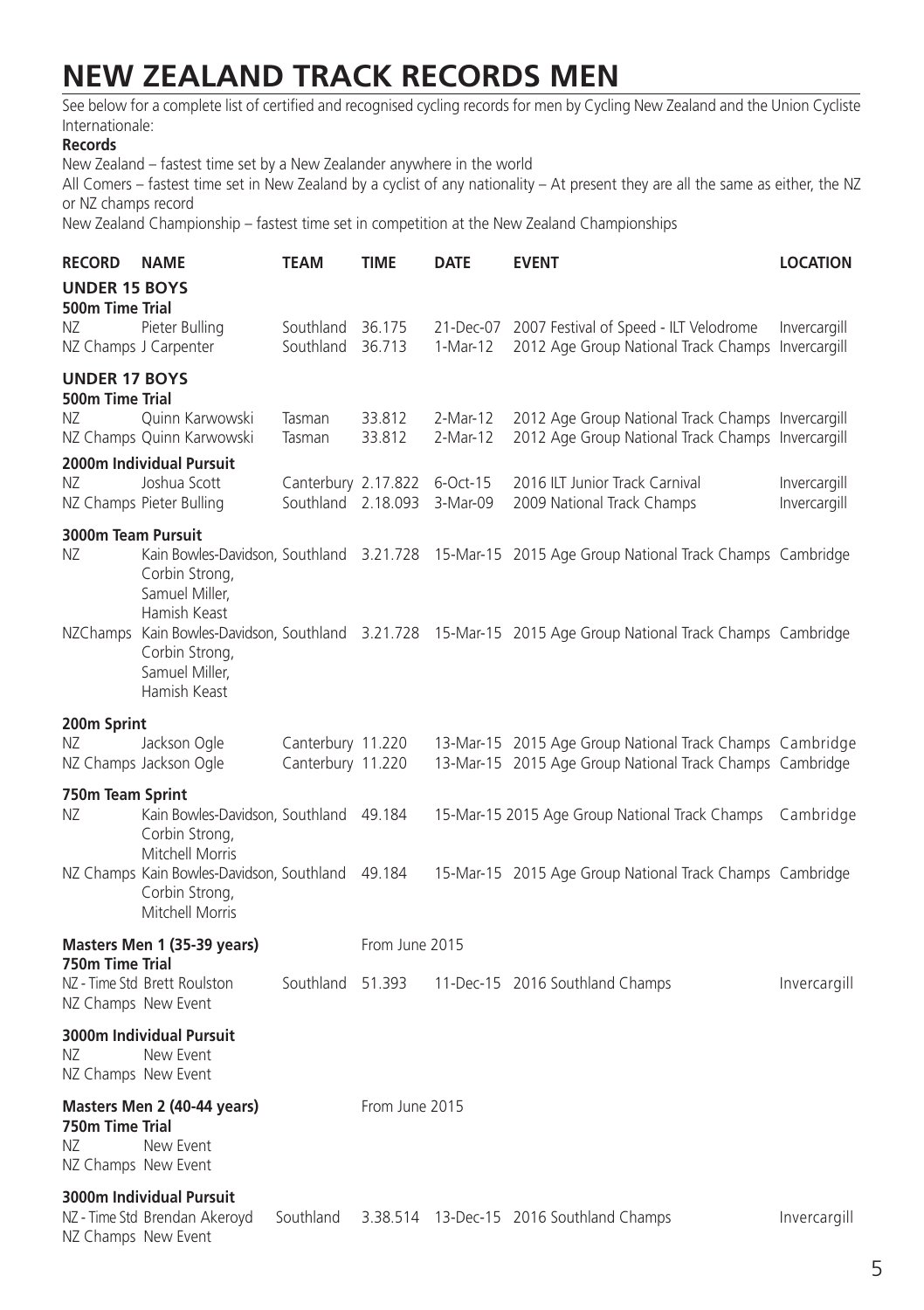| 750m Time Trial<br>ΝZ<br>NZ Champs New Event            | Masters Men 3 (45-49 years)<br>New Event                                        |                                                  | From June 2015    |              |                                                          |              |  |  |  |
|---------------------------------------------------------|---------------------------------------------------------------------------------|--------------------------------------------------|-------------------|--------------|----------------------------------------------------------|--------------|--|--|--|
| NZ New Event<br>NZ Champs New Event                     | 3000m Individual Pursuit                                                        |                                                  |                   |              |                                                          |              |  |  |  |
| 500m Time Trial                                         | Masters Men 4 (50-54 years)                                                     |                                                  | From June 2015    |              |                                                          |              |  |  |  |
| NZ Champs New Event                                     | NZ - Time Std Roger Nicholas                                                    | Southland                                        | 37.418            |              | 11-Dec-15 2016 Southland Champs                          | Invercargill |  |  |  |
| NZ.<br>NZ Champs New Event                              | 2000m Individual Pursuit<br>New Event                                           |                                                  |                   |              |                                                          |              |  |  |  |
| 500m Time Trial                                         | Masters Men 5 (55-59 years)                                                     |                                                  | From June 2015    |              |                                                          |              |  |  |  |
| NZ                                                      | Grant Tyrell<br>NZ Champs New Event                                             | Waikato BoP 36.247                               |                   |              | 18-Dec-15 2016 Waikato BoP Track Champs                  | Cambridge    |  |  |  |
| NZ.<br>NZ Champs New Event                              | 2000m Individual Pursuit<br>Gary Groves                                         | Auckland                                         |                   |              | 2.23.237 19-Dec-16 2016 Waikato BoP Track Champs         | Cambridge    |  |  |  |
| 500m Time Trial                                         | Masters Men 6 (60-64 years)                                                     |                                                  | From June 2015    |              |                                                          |              |  |  |  |
| NZ Champs New Event                                     | NZ - Time Std Russell Scott                                                     | Auckland                                         |                   |              | 36.212 18-Dec-15 2016 Waikato BoP Track Champs           | Cambridge    |  |  |  |
| NZ.<br>NZ Champs New Event                              | 2000m Individual Pursuit<br>New Event                                           |                                                  |                   |              |                                                          |              |  |  |  |
|                                                         | Masters Men 7 (65-69 years)                                                     |                                                  | From June 2015    |              |                                                          |              |  |  |  |
| 500m Time Trial<br>NZ.<br>NZ Champs New Event           | Colin Claxton                                                                   | Auckland                                         | 39.31             | 6-Oct-15     | 2015 Masters Track World Champs                          | Manchester   |  |  |  |
| ΝZ<br>NZ Champs New Event                               | 2000m Individual Pursuit<br>Colin Claxton                                       | Auckland                                         | 2.31.181 7-Oct-15 |              | 2015 Masters Track World Champs                          | Manchester   |  |  |  |
| Masters Men 8+ (70 Plus Years)<br>500m Time Trial       |                                                                                 | From June 2015                                   |                   |              |                                                          |              |  |  |  |
| NZ Champs New Event                                     | NZ - Time Std Peter Grandiek                                                    | Southland 52.146 11-Dec-15 2016 Southland Champs |                   | Invercargill |                                                          |              |  |  |  |
| NZ Champs New Event                                     | 2000m Individual Pursuit<br>NZ - Time Std Peter Grandiek                        |                                                  |                   |              | Southland 3.47.038 13-Dec-15 2016 Southland Champs       | Invercargill |  |  |  |
| Masters Men Team Sprint (120 years)<br>750m Team Sprint |                                                                                 |                                                  |                   |              |                                                          |              |  |  |  |
| ΝZ                                                      | Justin Stott<br>Sam Park                                                        | Otago                                            | 50.060            |              | 15-Mar-15 2015 Age Group National Track Champs Cambridge |              |  |  |  |
|                                                         | Stewart Thomas<br>NZ Champs Justin Stott,<br>Sam Park,<br><b>Stewart Thomas</b> | Otago                                            | 50.060            |              | 15-Mar-15 2015 Age Group National Track Champs Cambridge |              |  |  |  |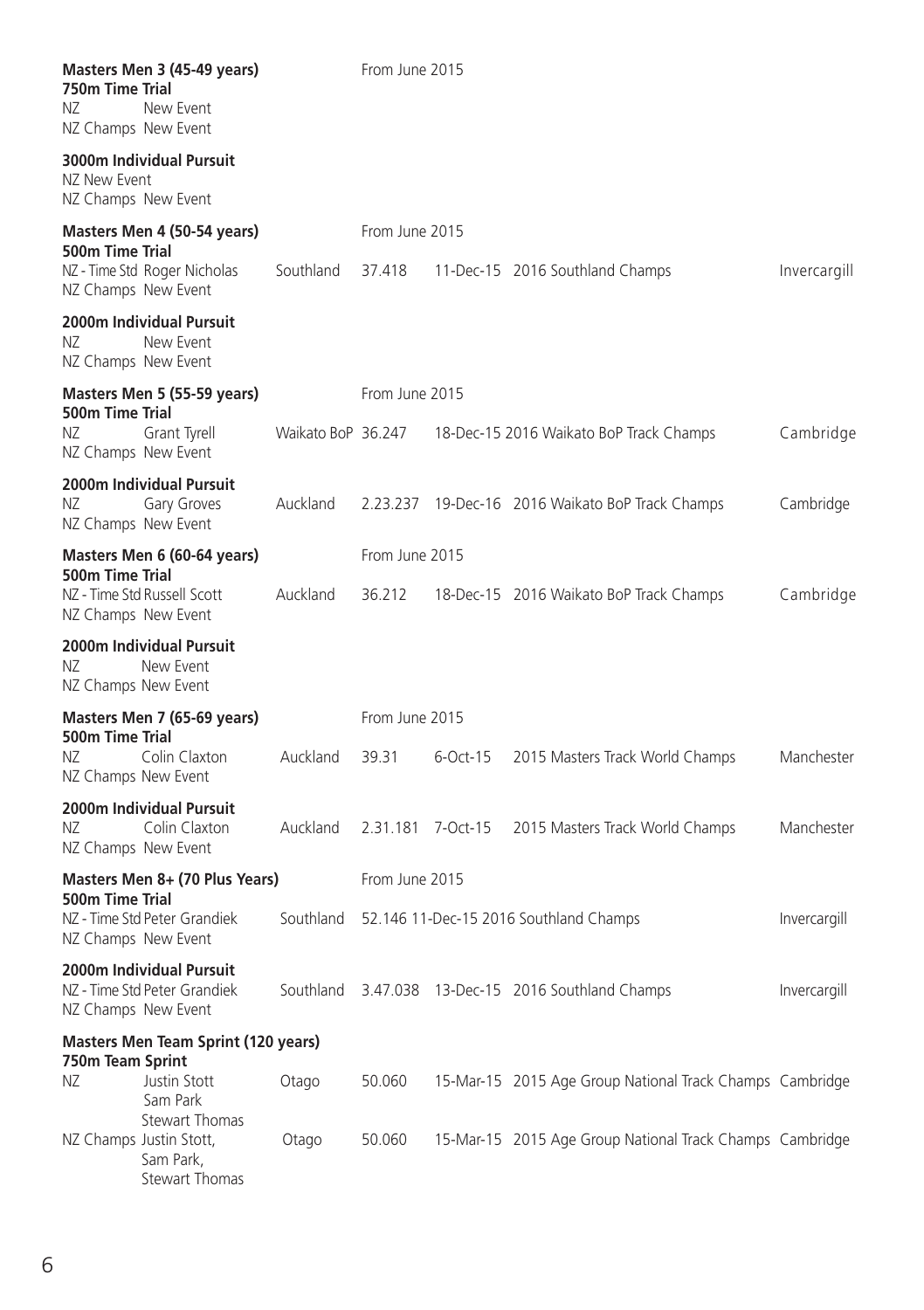## **NEW ZEALAND TRACK RECORDS WOMEN**

See below for a complete list of certified and recognised cycling records for women by Cycling New Zealand and the Union Cycliste Internationale:

## **Records**

New Zealand – fastest time set by a New Zealander anywhere in the world

All Comers – fastest time set in New Zealand by a cyclist of any nationality - At present they are all the same as either, the NZ or NZ champs record

New Zealand Championship – fastest time set in competition at the New Zealand Championships

| <b>RECORD</b>                                  | <b>NAME</b>                                                                     | <b>TEAM</b>                                  | TIME             | <b>DATE</b>                              | <b>EVENT</b>                                                                                     | <b>LOCATION</b>              |  |
|------------------------------------------------|---------------------------------------------------------------------------------|----------------------------------------------|------------------|------------------------------------------|--------------------------------------------------------------------------------------------------|------------------------------|--|
| <b>Under 15 Girls</b><br>500m Time Trial<br>NZ | Stephanie McKenzie Auckland<br>NZ Champs Stephanie McKenzie Auckland            |                                              | 38.545<br>38.545 | 13-Mar-07<br>13-Mar-07                   | 2007 National Track Champs<br>2007 National Track Champs                                         | Invercargill<br>Invercargill |  |
| <b>Under 17 Girls</b><br>500m Time Trial<br>ΝZ | Ellesse Andrews<br>NZ Champs Ellesse Andrews                                    | Southland<br>Southland                       | 36.337<br>36.337 | 11-Mar-15<br>11-Mar-15                   | 2015 Age Group National Track Champs Cambridge<br>2015 Age Group National Track Champs Cambridge |                              |  |
| ΝZ                                             | 2000m Individual Pursuit<br>Ellesse Andrews<br>NZ Champs Ellesse Andrews        | Southland<br>Southland                       |                  | 2.32.573 12-Mar-15<br>2.32.573 12-Mar-15 | 2015 Age Group National Track Champs Cambridge<br>2015 Age Group National Track Champs Cambridge |                              |  |
| 2000m Team Pursuit<br>NZ.                      | Sophie Bloxham,<br>Libby Arbuckle,<br>Emily Shearman,<br>Amy Horn               | West Coast NI 3.45.080 15-Mar-15             |                  |                                          | 2015 Age Group National Track Champs                                                             | Cambridge                    |  |
|                                                | NZ Champs Sophie Bloxham,<br>Libby Arbuckle,<br>Emily Shearman,<br>Amy Horn     | West Coast NI 3.45.080 15-Mar-15             |                  |                                          | 2015 Age Group National Track Champs Cambridge                                                   |                              |  |
| 200m Sprint<br>ΝZ                              | Ellesse Andrews<br>NZ Champs Ellesse Andrews                                    | Southland<br>Southland                       | 12.152<br>12.152 | 14-Mar-15<br>14-Mar-15                   | 2015 Age Group National Track Champs Cambridge<br>2015 Age Group National Track Champs Cambridge |                              |  |
| 500m Team Sprint<br>ΝZ                         | Sophie Bloxham,<br>Emily Shearman<br>NZ Champs Sophie Bloxham<br>Emily Shearman | West Coast NI 37.091<br>West Coast NL 37.091 |                  | 15-Mar-15<br>15-Mar-15                   | 2015 Age Group National Track Champs Cambridge<br>2015 Age Group National Track Champs Cambridge |                              |  |
|                                                | Masters Women 1 (35-39 years)                                                   |                                              |                  | From June 2015                           |                                                                                                  |                              |  |
| 500m Time Trial<br>NZ Champs New Event         | NZ- Time Std Leanne Dalley                                                      | Southland                                    | 41.004           | 11-Dec-15                                | 2016 Southland Champs                                                                            | Invercargill                 |  |
| NZ Champs New Event                            | 2000m Individual Pursuit<br>NZ- Time Std Leanne Dalley                          | Southland                                    |                  | 2.45.956 12-Dec-15                       | 2016 Southland Champs                                                                            | Invercargill                 |  |
| Masters Women 2 (40-44 years)                  |                                                                                 |                                              |                  | From June 2015                           |                                                                                                  |                              |  |
| 500m Time Trial<br>ΝZ<br>NZ Champs New Event   | Erin Criglington                                                                | Southland                                    | 38.946           | 7-Oct-15                                 | 2015 Masters Track World Champs                                                                  | Manchester                   |  |